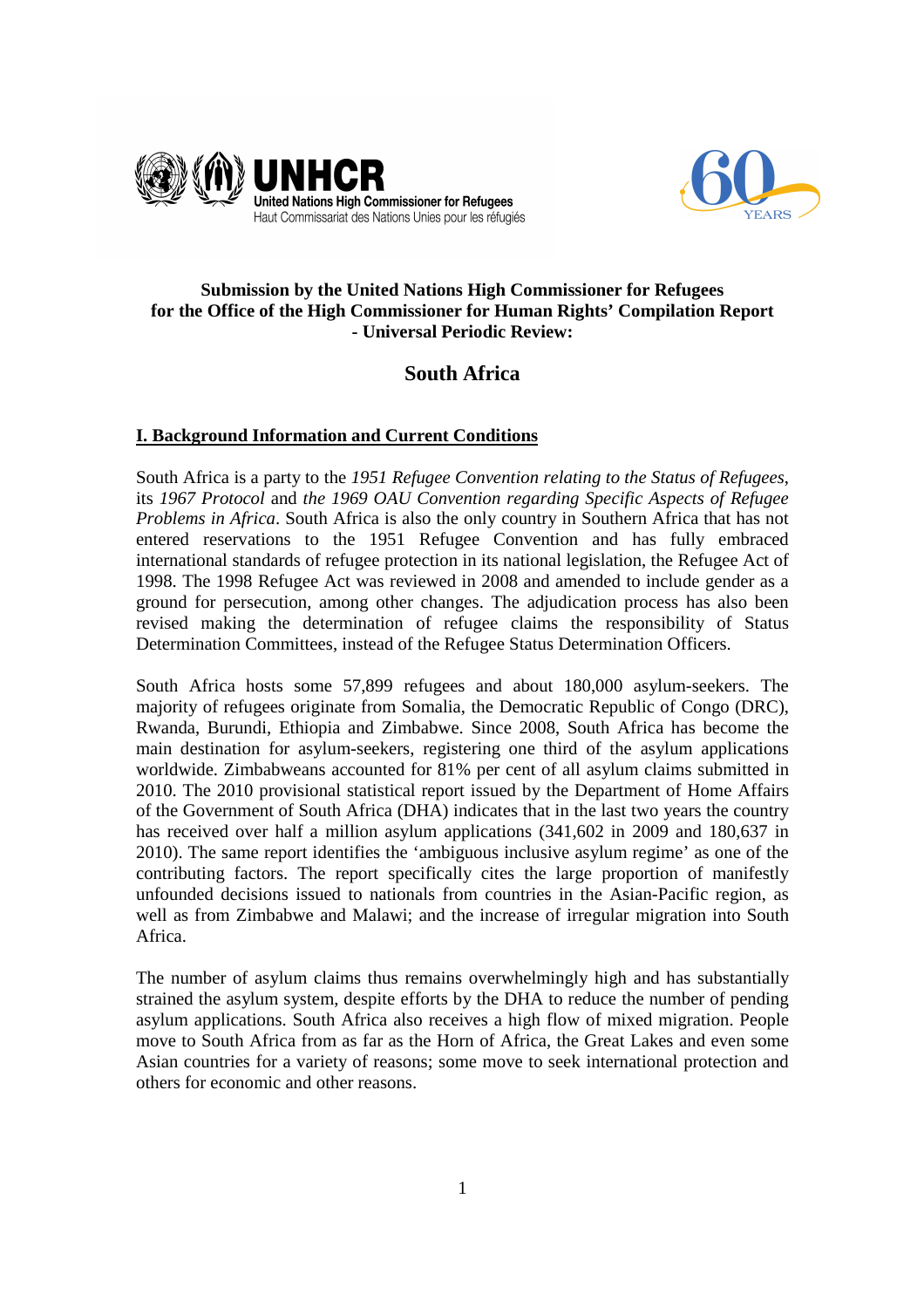With the asylum system in South Africa being clogged with such large number of asylum applications and with their immigration and asylum systems unable to cope with the large number of foreigners (including refugees and asylum-seekers) in the country, the DHA initiated a review and reform of their asylum and immigration regimes. The Immigration Act and the Refugee Act have been amended in 2011. The changes tighten these regimes, affecting the reception of foreigners and impact on the access of asylum-seekers to the asylum system. Implementation of the new laws will most likely commence in early 2012.

## **II. Achievements and Positive Developments**

UNHCR welcomes the inclusion of gender as a ground for persecution in the amendments made to the Refugee Act of 1998.

The Government of South Africa should also be commended for the regularization exercise for Zimbabweans living in the country (Special Dispensation Permits), which allowed many to apply for work permits.

## **III. Challenges and Constraints**

## **Issue 1:** *Immigration control and Restrictions on the Right to Admission*

South Africa has recently begun to tighten immigration controls at the border. NGOs working in the border area in Musina have reported instances where individuals attempting to enter into South Africa without valid travel documents have been denied entry. It has been stated that immigration officials have been instructed to enforce the requirement for 'positive identification' at the border areas for any individual (including asylum-seekers) entering South Africa. This has resulted in large numbers of asylumseekers crossing the border through illegal routes, exposing them to violence and exploitation by criminal gangs operating along the borders. UNHCR is concerned that such procedures may prevent individuals from seeking asylum and further putting them at risk of '*refoulement*'**.**

The Government has also stated that South Africa will not permit an asylum-seeker to enter its territory and to apply for asylum, if the individual has transited through a "safe third country" where he/she could have sought asylum. In these instances, such persons may be sent back to the country that they have transited.

The deadline for lodging an asylum application upon arrival to the country has been reduced from 14 to 5 days under the new Immigration Amendment Act.

#### **Issue 2:** *Asylum System*

The asylum system in South Africa remains problematic. The large number of asylum applications lodged annually, combined with the backlog of applications from previous years, has made it very difficult to ensure fairness and efficiency of decision-making in the refugee status determination process. The quality of refugee status determination and the decision-making process is compromised due to abuse of the asylum permits,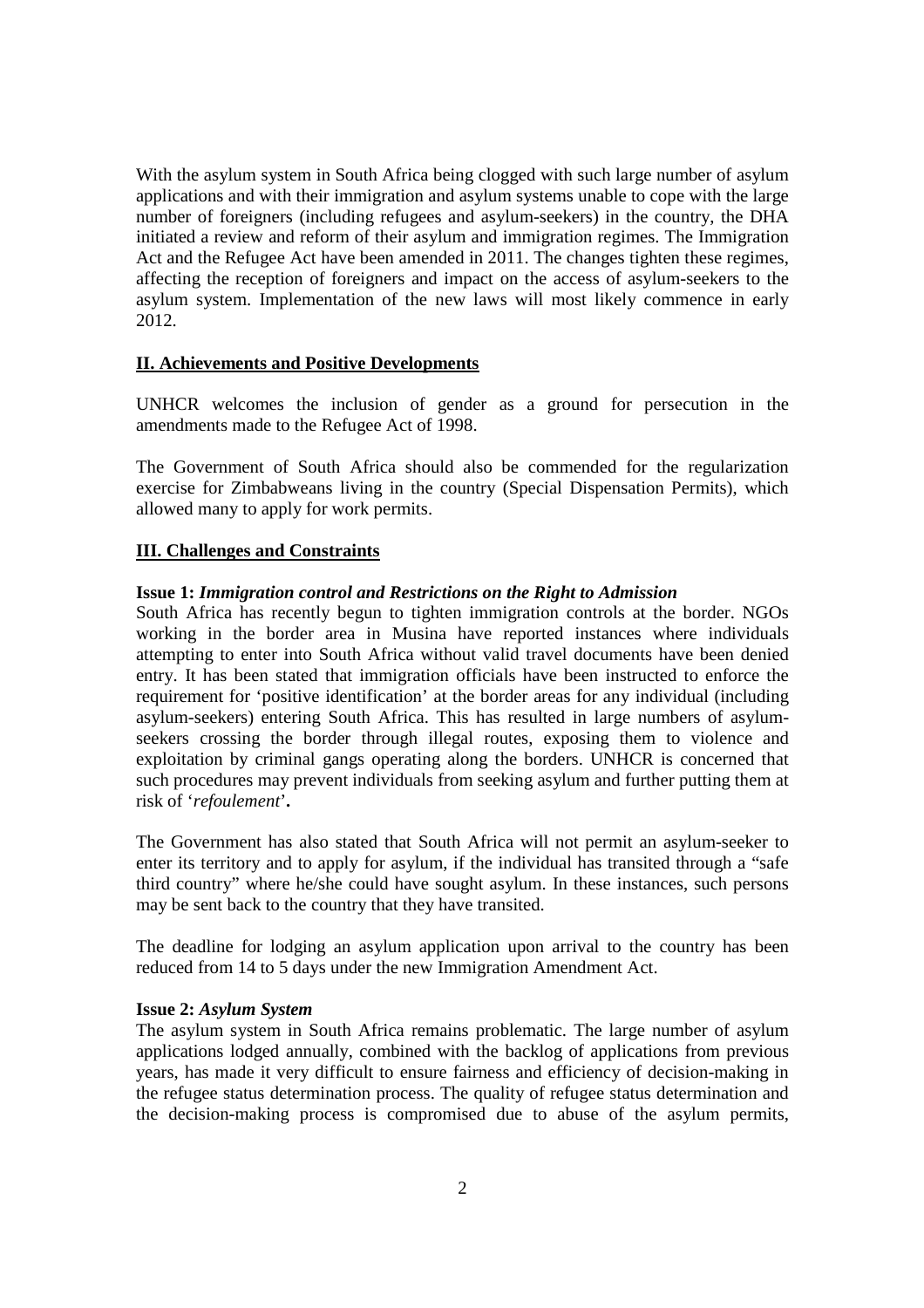corruption and the pressure to manage the high numbers of asylum applications. In its concluding observations and recommendations on South Africa, the Committee on the Elimination of Racial Discrimination (CERD) stated that:<sup>1</sup>

"*21. While noting the recent Refugee Backlog Project, the Committee is concerned about the substantial backlog of asylum-seekers' applications (art. 5 (d) and (e)). In the light of general recommendation 30 (2004) on discrimination against non-citizens, the Committee encourages the State party to accelerate its measures to reduce the backlog of applications for asylum."* 

## **Issue 3:** *Zimbabwean Documentation Project*

The Zimbabwean Documentation Project (ZDP), initiated by the Government in 2009/2010 to allow Zimbabwean nationals to remain in the country and to apply for special work permits, was concluded in August 2011. Around 100,000 persons are still waiting for permits. In October 2011, the Government began to systematically deport Zimbabwean nationals who did not hold the required documentation that would have entitled them to remain in South Africa.

UNHCR is confident that Zimbabwean nationals in South Africa who are either recognized as refugees and/or those who have declared their intention to seek asylum in South Africa will continue to enjoy international protection accorded under the Refugee Act 1998.

However, UNHCR is concerned that the situation in Zimbabwe remains unstable notwithstanding the slight improvement of the social and economic situation – as there has not been any significant change in the political situation, and the standard of living remains low. Moreover, UNHCR is concerned that a number of Zimbabweans may be unable to prove or claim their Zimbabwean nationality and could therefore be rendered statelessness, if they remain undocumented in South Africa. Such individuals are likely to face legal and social challenges and may face discrimination or exclusion, if returned to a country which does not recognize them as its citizens.

## **Issue 4:** *Xenophobia*

Violence against foreigners, including asylum-seekers and refugees, is still a concern despite efforts by South African Police to control the xenophobia. Although it has not been as widespread as in 2008, sporadic incidents continue to occur and are accompanied with loss of life, loss of property, disruption of life and impact negatively on durable solutions, including local integration, of persons in need of international protection.

Refugees in South Africa are allowed to work and to avail themselves of basic social services. Competition between refugees and South African nationals for jobs, housing, business opportunities and social services has raised tensions, and aggravated xenophobic attitudes among some in the local community. It is noticeable that poor socio-economic conditions among host communities provide a breeding ground for xenophobia.

<sup>1&</sup>lt;br>
<sup>1</sup> CERD/C/ZAF/CO/3, 69<sup>th</sup> Session, 19 October 2006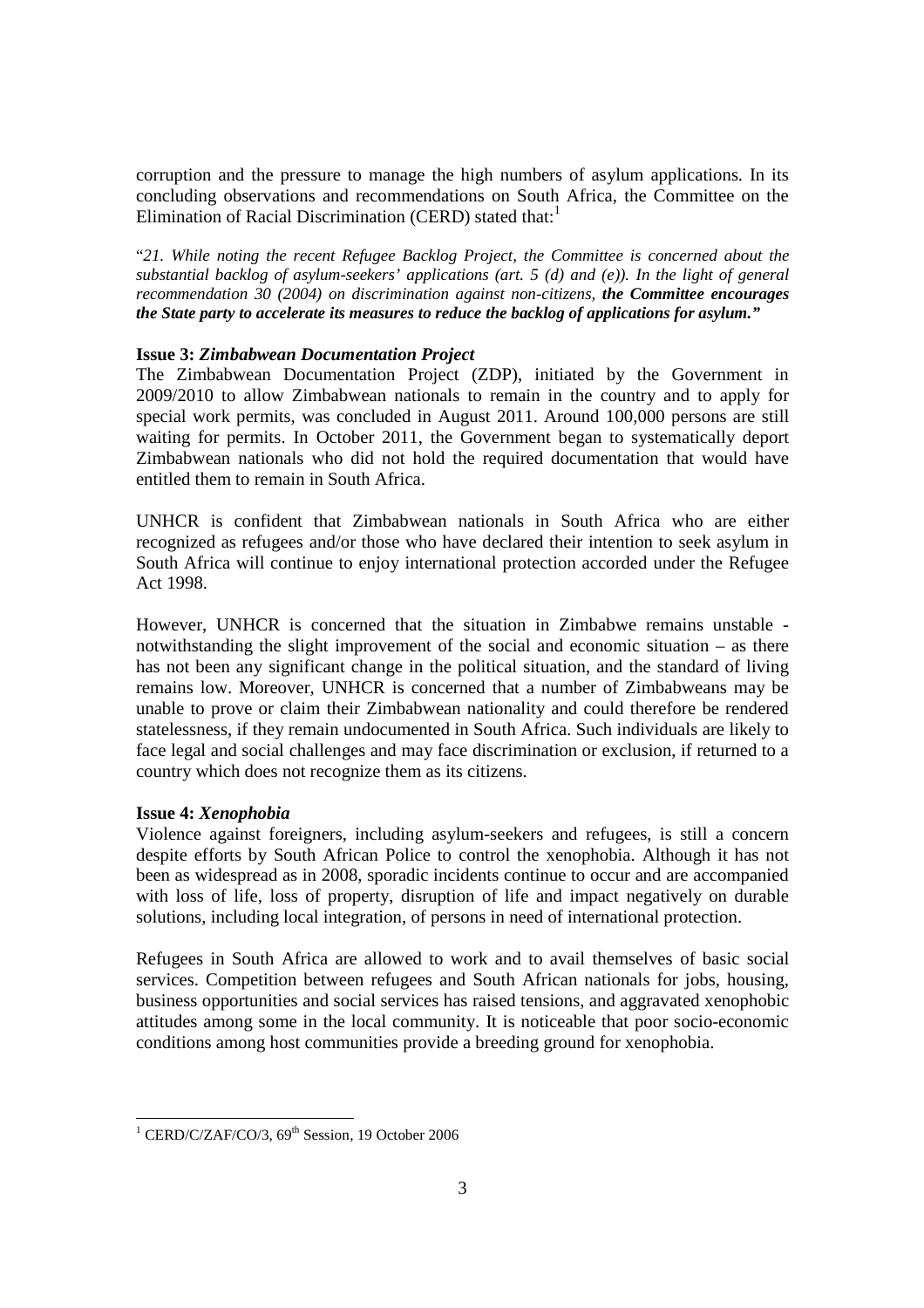In addition, xenophobia in South Africa undermines refugees' local integration and the stability of their livelihoods. Due to fear of attacks in the townships, refugees prefer to live in more expensive inner-city areas. Accommodation in shelters is temporary and available only for the most vulnerable, often resulting in the separation of family members.

Although some initiatives have been undertaken by the Government, more efforts need to be undertaken to prevent and combat xenophobia, racial discrimination and other forms of related intolerance.

In this context we wish to refer to the concluding observations and recommendations by the Committee on the Elimination of Racial Discrimination on South Africa: $2^2$ 

"*While acknowledging the "Roll Back Xenophobia" campaign, the Committee remains concerned at the persistence of xenophobic attitudes in the State party and negative stereotyping of non-citizens, including by law enforcement officials and in the media, as well as at reports of racist behaviour and prejudices, in particular in schools and farms, and the inefficiency of the measures to prevent and combat such phenomena (art. 7).*

*The Committee recommends that the State party strengthen its existing measures to prevent and combat xenophobia and prejudices which lead to racial discrimination, and provide information on the measures adopted with regard to promoting tolerance, in particular in the field of education and through awareness-raising campaigns, including in the media."* 

Furthermore, during his visit to South Africa in May 2011, the Special Rapporteur on the human rights of migrants met with migrants, refugees and asylum-seekers as part of his agenda. While acknowledging the efforts made by the Government of South Africa, the Special Rapporteur noted that a number of challenges in this area still need to be addressed:<sup>3</sup>

**"***In addition to specific legislation, additional measures should be taken, such as:* 

*(a) Strengthening the response of police and justice authorities to ensure that perpetrators of hate crimes and police profiling of foreign nationals are held accountable;* 

*(b) The development of measures to monitor cases of hate crimes against foreign nationals by using police and justice statistics as a means of monitoring trends of such crimes and the response of police and justice authorities to these cases (with statistics on, inter alia, the number of arrests, the number of offenders prosecuted and the number convicted);* 

*(c) The establishment of a visible and accessible mechanism whereby members of the public can report cases of violence against foreign nationals as a means of providing more effective police responses to mob violence against foreign nationals;* 

*(d) The establishment of a permanent body in the office of the Presidency to ensure effective coordination of different Government department programmes on social cohesion, addressing xenophobia, police profiling and tackling hate crimes."*

### **Issue 5**: *The right to a nationality and statelessness*

<sup>2&</sup>lt;br>
<sup>2</sup> CERD/C/ZAF/CO/3, 69<sup>th</sup> Session, 19 October 2006

 $3$  A/HRC/17/33/Add.4, Human Rights Council, 17<sup>th</sup> Session, 2 May 2011, Report of the Special Rapporteur on the human rights of migrants, Jorge Bustamante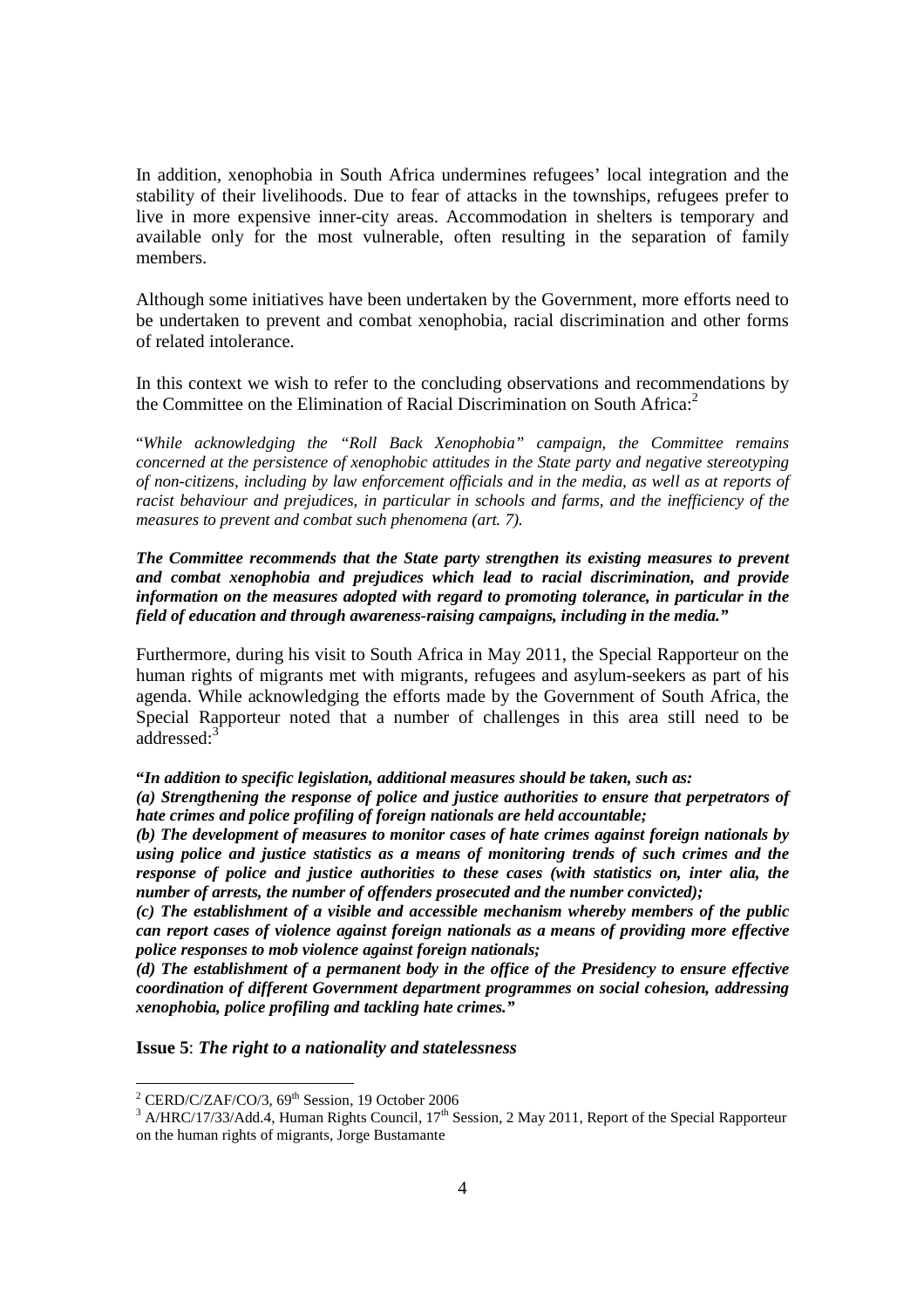South Africa is neither a party to the *1954 Convention relating to the Status of Stateless Persons*, nor to the *1961 Convention on the Reduction of Statelessness*. As set out below, accession to these Conventions is recommended as a general step to strengthen the international legal framework applicable to South Africa.

Accession to the *1954 Convention relating to the Status of Stateless Persons* would establish a framework to protect such individuals and would work to avoid the detrimental effects of statelessness on individuals and society by ensuring minimum standards of treatment of stateless persons, providing such persons with stability and security, and ensuring that certain basic rights and needs are met.

Furthermore, the *1961 Convention on the Reduction of Statelessness* establishes an international framework to ensure the right of every person to a nationality by establishing safeguards to prevent statelessness at birth and later in life. This treaty is therefore complementary to standards contained in other human rights treaties. An increase in the number of States parties is essential to strengthening international efforts to prevent and reduce statelessness.

## **Issue 6:** *Detention of illegal immigrants*

South Africa Immigration Act provides for the detention of illegal foreigners for the purposes of deportation at a designated detention centre. The South African Human Rights Commission and other human rights organizations in South Africa have recognized that the detention and deportation of illegal foreigners is characterized by corruption and violations of the law.

## **IV. Recommendations**

In view of the above, we would like to suggest to the Office of the High Commissioner for Human Rights to consider referring in its compilation report the following recommendations aimed at enhancing the protection of persons of concern to UNHCR in South Africa:

- **Issue 1:** Implement protection-sensitive entry mechanisms to allow for admission of asylum-seekers into the territory and provide them with an effective opportunity to apply for asylum. In enforcing the "safe third country concept", protection against *refoulement* must be ensured. South Africa should also be encouraged to work with governments in the region to manage mixed migration and to ensure that the appropriate safeguards are in place.
- **Issue 2:** The Department of Home Affairs should implement measures to reduce the backlog of asylum applications and to develop a fair and efficient refugee status determination procedure.
- **Issue 3:** Undocumented migrants under deportation should be treated humanely and in line with South Africa's obligations under international and